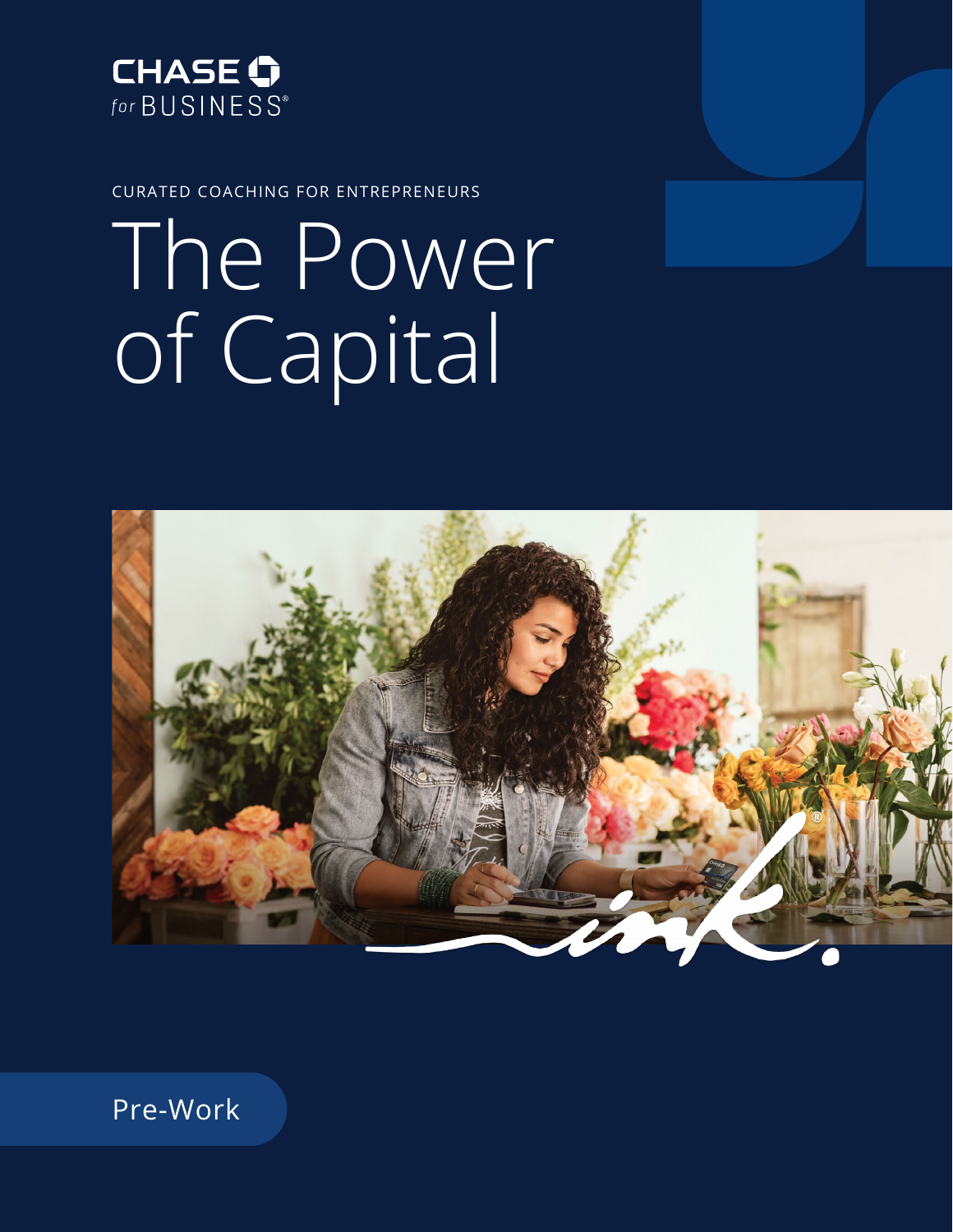# **Pre-work**

Before your coaching session, complete this form and be prepared to discuss with your business consultant.

## **Section 1:** Background

Fill in the blanks below:

#### Describe your business (i.e., mission, size, audience, etc.)

#### What business is your industry in?

| How long have you<br>been in business? |     |           | Most lenders like to see at least two years of<br>operating history to better understand a business's<br>potential. Newer businesses are considered<br>start-ups and typically go through a more<br>complicated lending process.                                                                          |
|----------------------------------------|-----|-----------|-----------------------------------------------------------------------------------------------------------------------------------------------------------------------------------------------------------------------------------------------------------------------------------------------------------|
| Is your business<br>profitable?        | Yρς | <b>No</b> | Profit and cash flow are the strongest indicators<br>of long-term potential. Negative cash flow is a<br>signal that a business could have trouble repaying<br>its loan.                                                                                                                                   |
| Is your business<br>seasonal?          | Ύρς | <b>No</b> | Some industries are profitable, but only for a<br>few months out of the year. Farmers, for example,<br>may spend all year preparing for a two-week<br>harvest, after which they sell their entire crop. Credit<br>can help farmers buy seeds and tend the crops<br>during the other 50 weeks of the year. |

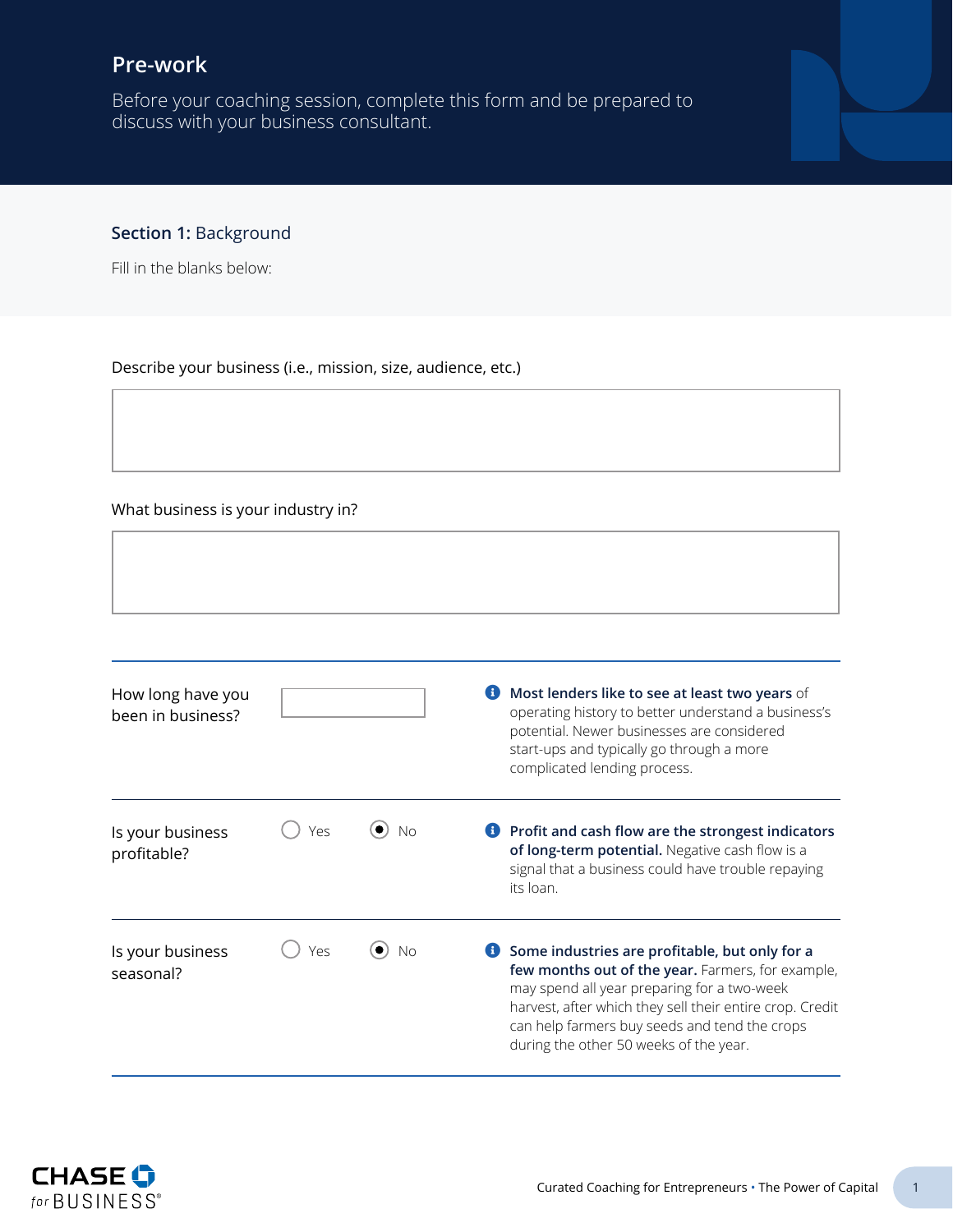# **Section 2:** Previous capital and funding

Reflect on the capital your business spent:

| How did you fund<br>your business?               | Savings<br>Friends & family<br>Loans<br>Credit cards<br>Other: | This background is helpful for a lender to<br>O<br>understand your previous funding decisions.                                                                                                                                     |
|--------------------------------------------------|----------------------------------------------------------------|------------------------------------------------------------------------------------------------------------------------------------------------------------------------------------------------------------------------------------|
| How did you use<br>your funding?                 | Marketing<br>Equipment<br>Employees<br>Real estate<br>Other:   | <b>B</b> Essential operations, such as marketing or<br>purchasing equipment, may require more<br>investment and funding for your business to<br>succeed.                                                                           |
| How do you<br>continue to fund<br>your business? | Savings<br>Friends & family<br>Loans<br>Credit cards<br>Other: | A business may be funded directly from the<br>revenue generated, but that may not be the<br>case for younger businesses that requires credit<br>opportunities to buy resources and equipment to<br>maintain day-to-day operations. |
| Is your current<br>funding method<br>working?    | <b>No</b><br>Yes                                               | <b>f</b> There may be room to change the type of funding<br>your business uses day to day.                                                                                                                                         |